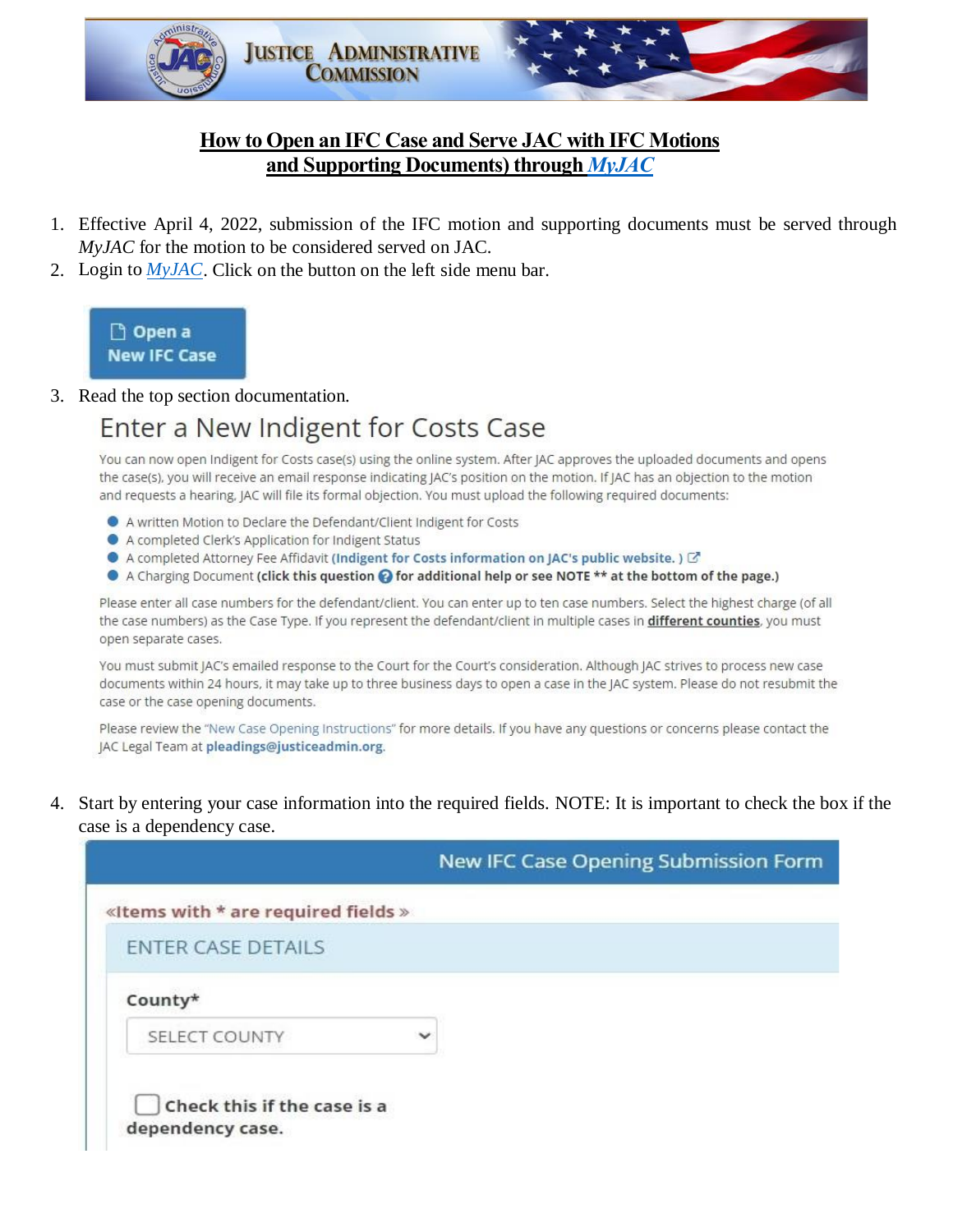5. If the case is **NOT** a dependency case, the next screens show the information that needs completion.

| Defendant/Client First Name* |                                |                  |                                                                                                                                                |           |
|------------------------------|--------------------------------|------------------|------------------------------------------------------------------------------------------------------------------------------------------------|-----------|
| <b>REQUIRED</b>              |                                |                  |                                                                                                                                                |           |
| Defendant/Client Last Name*  |                                |                  |                                                                                                                                                |           |
| REQUIRED                     |                                |                  |                                                                                                                                                |           |
|                              |                                |                  |                                                                                                                                                |           |
|                              |                                |                  |                                                                                                                                                |           |
|                              |                                |                  |                                                                                                                                                |           |
| ENTER UNIFORM CASE NUMBER    |                                |                  |                                                                                                                                                |           |
|                              |                                |                  |                                                                                                                                                |           |
|                              |                                |                  |                                                                                                                                                |           |
| Court Type*                  | Year*                          | Sequence Number* | (*Please click the Add Entry button to add your uniform case number data. You can enter up to ten entries for this defendant.)<br>Defendant ID |           |
| SELECT COUR' V               | $-$ SELECT $-$<br>$\checkmark$ | REQUIRED: MAX 6  |                                                                                                                                                | Add Entry |

Screenshot showing an entry has been added.

| Court Type* | Year* | Sequence Number* | Defendant ID |                     |
|-------------|-------|------------------|--------------|---------------------|
|             |       |                  |              | <b>C2</b> Add Entry |

You must complete the "Enter Uniform Case Number" section adding at least one entry in order for the "Case Type" dropdown to populate with different case types. Then you can select the appropriate case type in the "Case Type" dropdown list. This is required.

| Case Type* (in criminal cases, select |  |
|---------------------------------------|--|
| the highest charge)                   |  |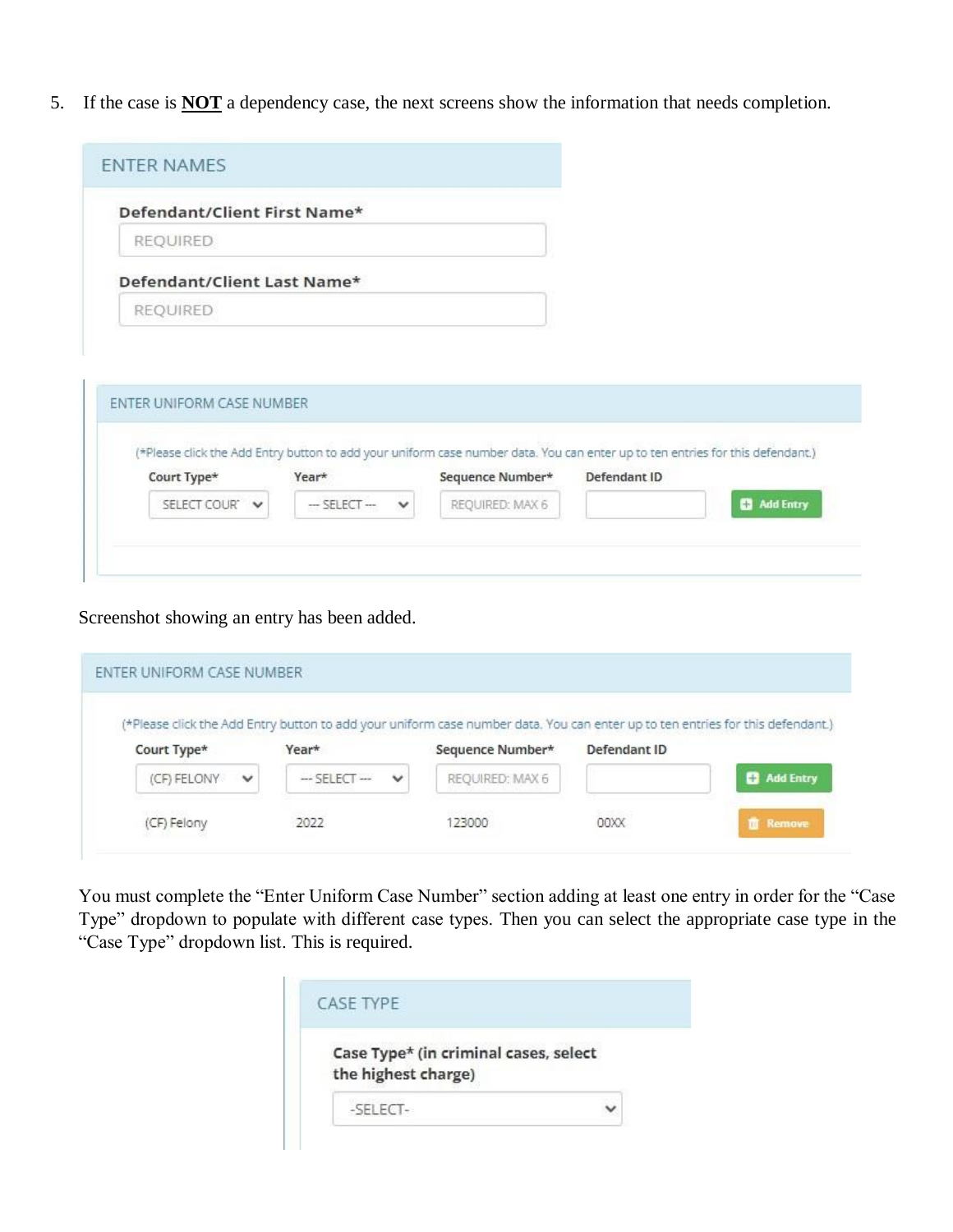6. If the case **IS** a dependency case and you **HAVE** checked the box for dependency cases, the next screens show the information that needs completion.

| Child(ren) Initials*      |       |              |                  |                                                                                                                                |  |
|---------------------------|-------|--------------|------------------|--------------------------------------------------------------------------------------------------------------------------------|--|
| REQUIRED                  |       |              |                  |                                                                                                                                |  |
| Parent First Name*        |       |              |                  |                                                                                                                                |  |
| <b>REQUIRED</b>           |       |              |                  |                                                                                                                                |  |
| Parent Last Name*         |       |              |                  |                                                                                                                                |  |
| <b>REQUIRED</b>           |       |              |                  |                                                                                                                                |  |
| Select Parent Type:*      |       |              |                  |                                                                                                                                |  |
| -SELECT-                  |       |              | $\checkmark$     |                                                                                                                                |  |
|                           |       |              |                  |                                                                                                                                |  |
| ENTER UNIFORM CASE NUMBER |       |              |                  |                                                                                                                                |  |
|                           |       |              |                  |                                                                                                                                |  |
| Court Type*               | Year* |              | Sequence Number* | (*Please click the Add Entry button to add your uniform case number data. You can enter up to ten entries for this defendant.) |  |
|                           | 2022  | $\checkmark$ | REQUIRED: MAX 6  | Add Entry                                                                                                                      |  |

#### Screenshot showing an entry has been added.

|                              |                                |                  | (*Please click the Add Entry button to add your uniform case number data. You can enter up to ten entries for this defendant.) |
|------------------------------|--------------------------------|------------------|--------------------------------------------------------------------------------------------------------------------------------|
| Court Type*                  | Year*                          | Sequence Number* |                                                                                                                                |
| (DP) DEPENDE<br>$\checkmark$ | $\checkmark$<br>$-$ SELECT $-$ | REQUIRED: MAX 6  | <b>C</b> Add Entry                                                                                                             |
|                              |                                |                  |                                                                                                                                |

For dependency cases, the case type is preselected in the "Enter Uniform Case Number" section. You must complete the "Enter Uniform Case Number" section adding at least one entry in order for the "Case Type" dropdown to populate with different case types. Then you can select the appropriate case type in the "Case Type" dropdown list. This is required.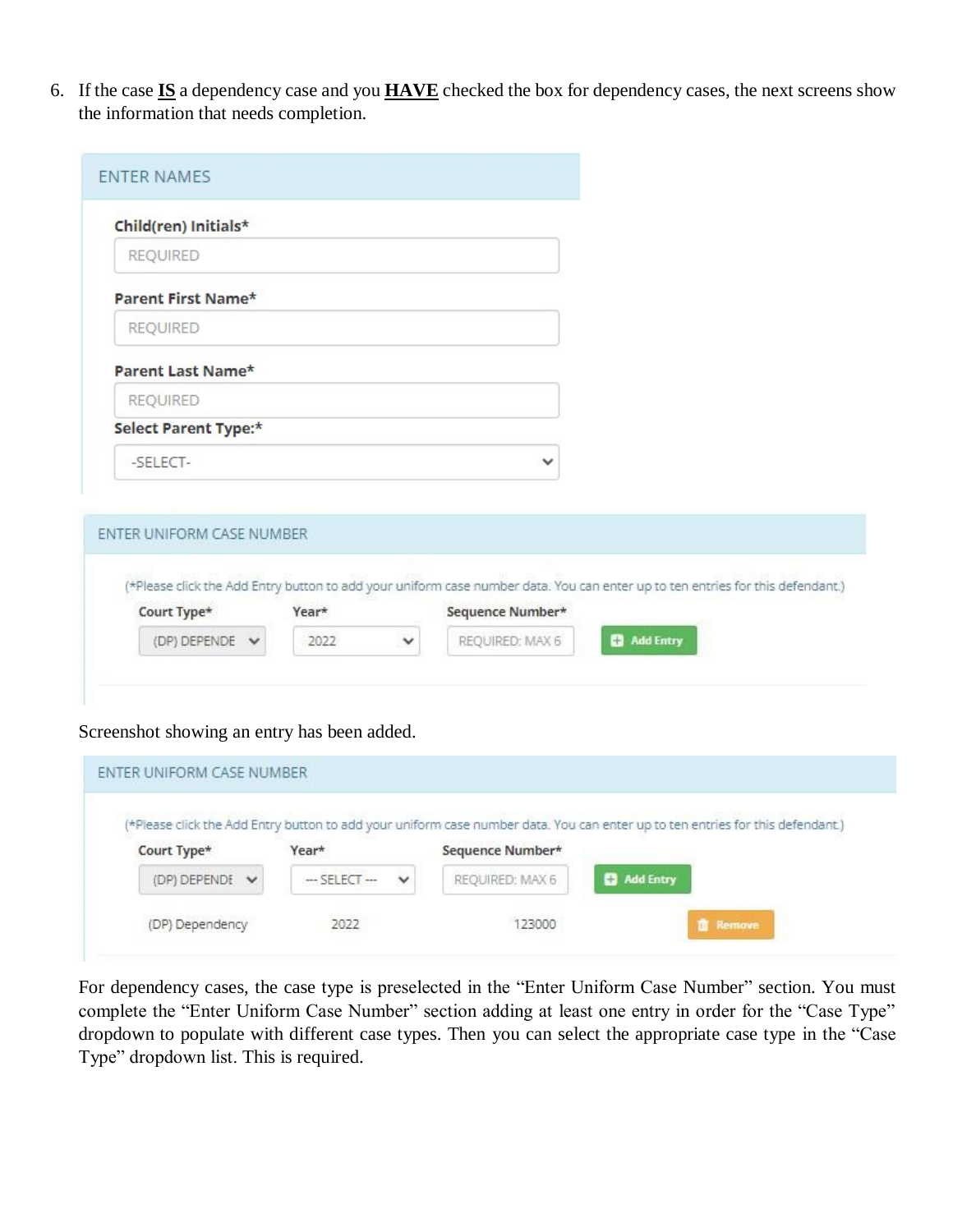| Case Type* (in criminal cases, select |  |
|---------------------------------------|--|
| the highest charge)                   |  |
| $-$ SFIFCT $-$                        |  |

7. Here is a screenshot for the "Supporting Documents" upload section available for both non-dependency and dependency cases. Please read carefully and upload all supporting documents in this section. NOTE: Several documents are required.

| <b>SUPPORTING DOCUMENTS</b>                                                                                                                                                                                                                                                                                                                                                                                                                                                                                                                                                                                                                                                                                                                                                                                                                                                                                                                                                                                                                                                                                                                                                    |
|--------------------------------------------------------------------------------------------------------------------------------------------------------------------------------------------------------------------------------------------------------------------------------------------------------------------------------------------------------------------------------------------------------------------------------------------------------------------------------------------------------------------------------------------------------------------------------------------------------------------------------------------------------------------------------------------------------------------------------------------------------------------------------------------------------------------------------------------------------------------------------------------------------------------------------------------------------------------------------------------------------------------------------------------------------------------------------------------------------------------------------------------------------------------------------|
| All documents must be either PDF [4] or TIFF [4] file format. Total file size for submission should not be over 20 MB (megabytes) for all<br>documents. Please refer to our @ Guidelines for additional information.                                                                                                                                                                                                                                                                                                                                                                                                                                                                                                                                                                                                                                                                                                                                                                                                                                                                                                                                                           |
| Motion for Indigence*:                                                                                                                                                                                                                                                                                                                                                                                                                                                                                                                                                                                                                                                                                                                                                                                                                                                                                                                                                                                                                                                                                                                                                         |
| Choose File No file chosen                                                                                                                                                                                                                                                                                                                                                                                                                                                                                                                                                                                                                                                                                                                                                                                                                                                                                                                                                                                                                                                                                                                                                     |
| Application for Indigence*:                                                                                                                                                                                                                                                                                                                                                                                                                                                                                                                                                                                                                                                                                                                                                                                                                                                                                                                                                                                                                                                                                                                                                    |
| Choose File No file chosen                                                                                                                                                                                                                                                                                                                                                                                                                                                                                                                                                                                                                                                                                                                                                                                                                                                                                                                                                                                                                                                                                                                                                     |
| Affidavit of Attorney Fees*:                                                                                                                                                                                                                                                                                                                                                                                                                                                                                                                                                                                                                                                                                                                                                                                                                                                                                                                                                                                                                                                                                                                                                   |
| Choose File No file chosen                                                                                                                                                                                                                                                                                                                                                                                                                                                                                                                                                                                                                                                                                                                                                                                                                                                                                                                                                                                                                                                                                                                                                     |
| Charging Document **:                                                                                                                                                                                                                                                                                                                                                                                                                                                                                                                                                                                                                                                                                                                                                                                                                                                                                                                                                                                                                                                                                                                                                          |
| Choose File No file chosen                                                                                                                                                                                                                                                                                                                                                                                                                                                                                                                                                                                                                                                                                                                                                                                                                                                                                                                                                                                                                                                                                                                                                     |
| ** In criminal cases, the charging document is usually the information or indictment filed by the state attorney. In delinquency cases, it is the<br>petition filed by the state attorney. In violation of probation cases, the charging document is the affidavit of violation of probation. For appellate<br>cases, the charging document is the notice of appeal along with the judgment and sentence and other order being appealed. For post-conviction<br>cases, the charging document is the motion for postconviction relief. If the motion for indigency is filed before a charging document is filed, a<br>police report, notice to appear, or probable cause affidavit may be used in lieu of the charging document. For dependency and TPR cases, a<br>charging document is not required. This includes pro bono representation of child with special needs in dependency cases. A charging document<br>is also not required for parental notice of abortion cases. For other civil cases, the petition initiating the case is submitted as the charging<br>document. For example, in guardianship cases, the petition to determine incapacity would be submitted. |
| Please make sure your documents are legible, and contain regional counsel language. In particular, the scan or photo for any application for<br>indigency.                                                                                                                                                                                                                                                                                                                                                                                                                                                                                                                                                                                                                                                                                                                                                                                                                                                                                                                                                                                                                     |

8. Next, you will need to submit the new case by clicking the "Submit New IFC Case Opening Packet" button. **This constitutes service of the IFC motion and supporting documents on JAC.** Below is a screenshot. Upon successful submission you will see a pop-up confirmation window and you will also receive an email confirmation of your submission.

#### NEW IFC CASE OPENING PACKET SUBMISSION

SUBMIT NEW IFC CASE OPENING PACKET

CANCEL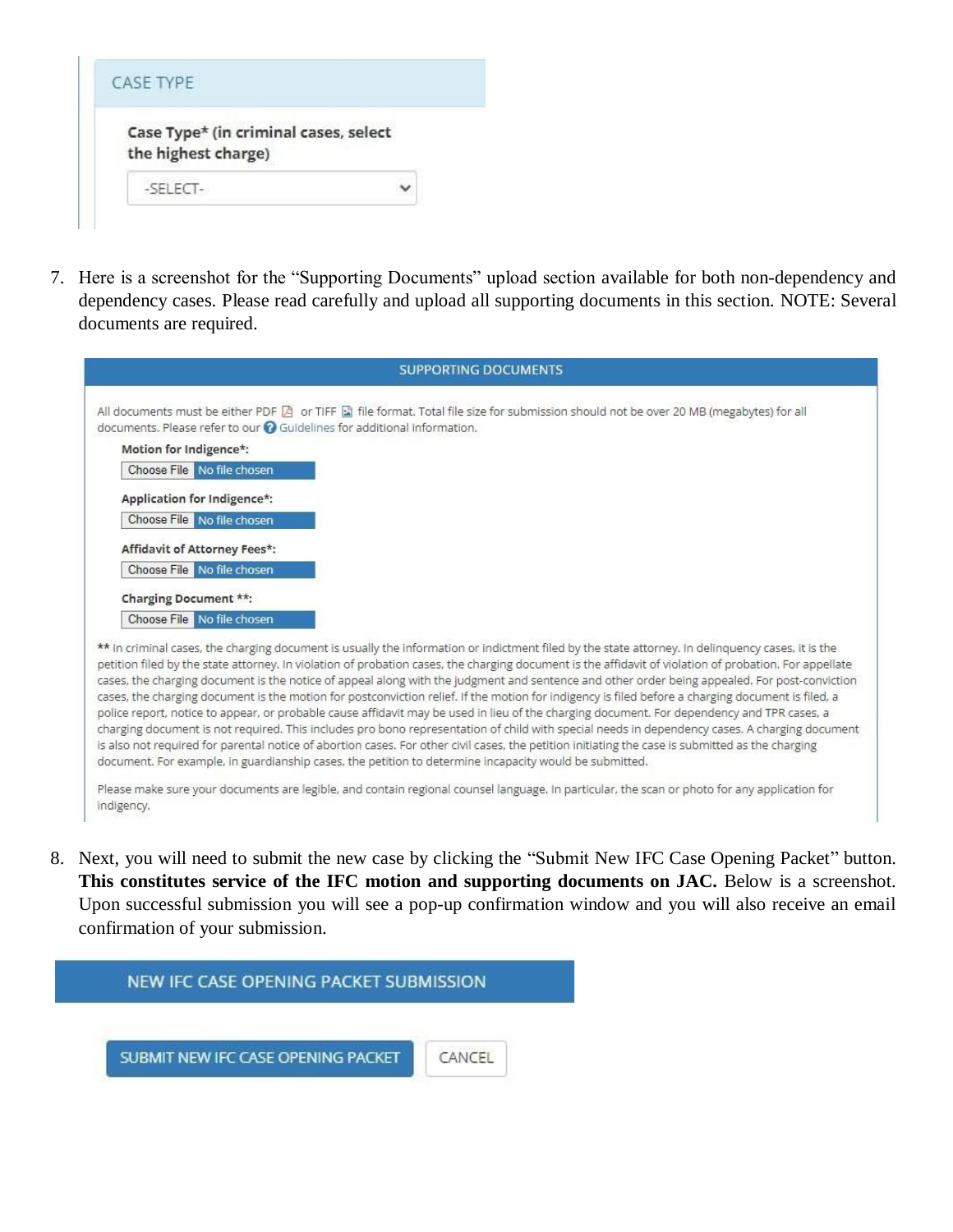- 9. Please do not serve JAC with another copy of the motion and supporting documents by email. This also includes service through Florida's Eportal. Any IFC motion served by email on or after April 4, 2022, will not be considered served on JAC until the IFC motion and supporting documents are submitted through *[MyJAC.](https://www.justiceadmin.org/login/login.aspx)*
- 10. For instructions on how to submit an IFC Order of Indigence on an approved case, please follow the instructions below.

### **How to Submit an Order Declaring Defendant Indigent for Costs (IFC Order) through** *[MyJAC](https://www.justiceadmin.org/login/login.aspx)*

- 1. An IFC case must have been served through *MyJAC* and fully reviewed and responded to by JAC before submitting an IFC Order. During the service process through *MyJAC*, you will receive two email confirmations, first that an IFC case has been submitted for review by JAC, and then a response indicating JAC's position on the motion. If JAC does not request a hearing, you may submit the matter to the trial court without setting a hearing. If JAC requests a hearing, a hearing must be scheduled with notice to JAC. In either case, per s. 27.52(5), Fla. Stat., the trial court must enter a written order declaring the defendant indigent for costs (IFC Order).
- 2. To serve JAC with a signed IFC Order on a previously opened case, login to *[MyJAC](https://www.justiceadmin.org/login/login.aspx)* and search for the case. You can search for a case in two ways as indicated in "a" and "b." These links both go to the "Search for Cases" page.
	- a. Search by "Submit Additional Case Documents" button on the left side menu.



b. Search by "Attorney Search Portal" button on the left side menu and then select the "Search for Cases" link with the gavel image on the resulting window, see below.

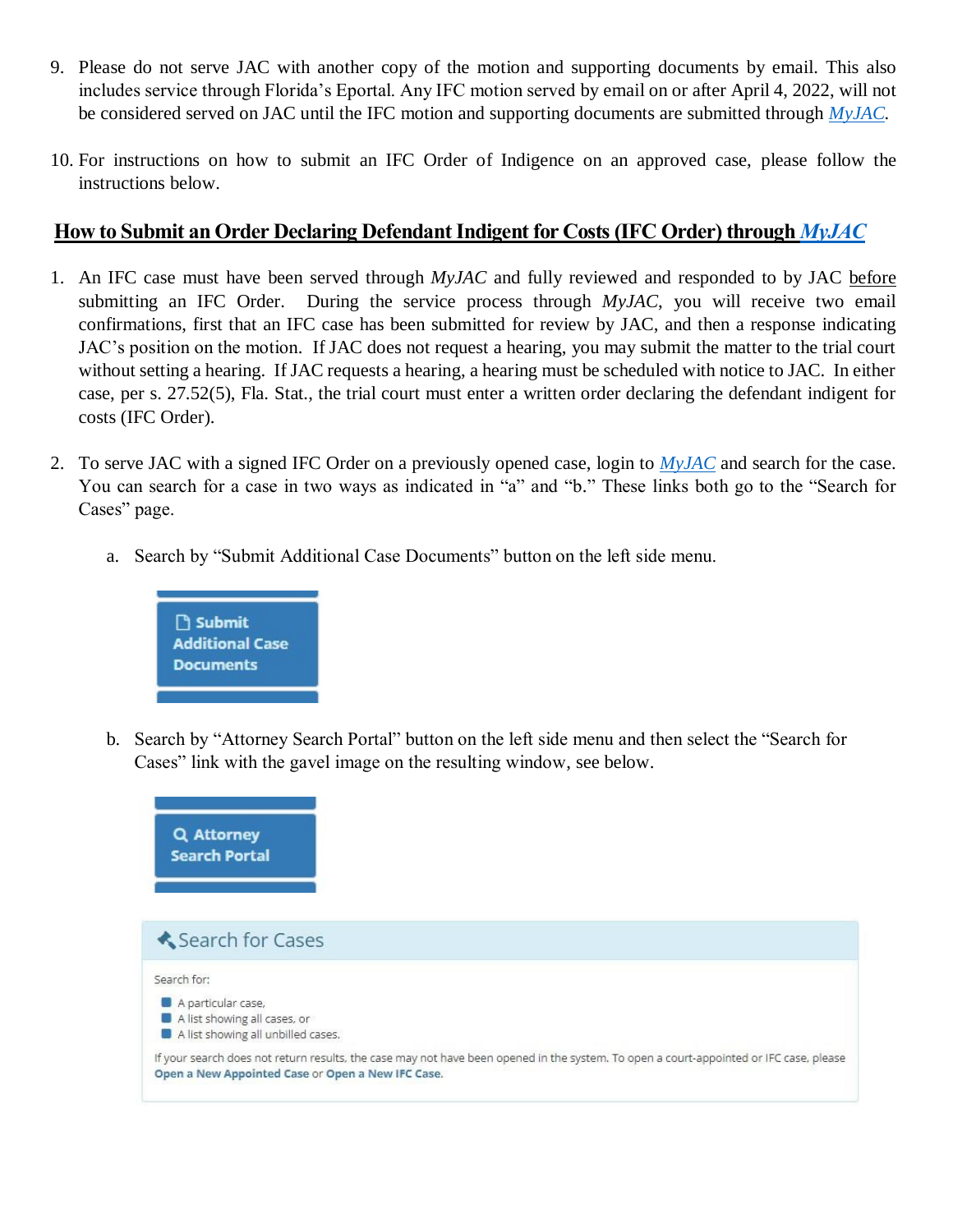3. The "Search for Cases" page will appear after clicking the links in Step 2 above. Enter the case information in the search field, then in the results list, select the case you to which you want to add an IFC Order. Here is a screenshot of "Search for Cases."

| Search for Cases |  |
|------------------|--|
|                  |  |

- To search for a particular case, enter the case sequence number (the six digit number following the year of the case) or the defendant's first OR last name.
- **D** To search for a list showing all cases, click the Search button (the "Search by Case Number or Defendant name" field should be empty).
- To search for a list showing all unbilled cases, check the "Search Unbilled Cases" checkbox.

If your search does not return a result, the case may not have been opened in the system. To open a court-appointed or indigent for costs case in the system, go to Open a New Appointed Case or Open a New IFC Case to open a new case. Select a case number link to view details. Click the highlighted Case Number to view information about the case, including the status of invoices, case details, and documents included on the case. You can also submit additional documents for the case on the case details page.

| Search by Case<br>Number or |        | <b>Search Unbilled Cases</b> |
|-----------------------------|--------|------------------------------|
| Defendant name              |        |                              |
|                             | Search |                              |

4. After you have selected the case, you will see the "Case Details" page. Please look carefully at the submitted documents section on the top right of the page. Here are two sample screenshots showing case details where the documents have been entered and some have not been entered.

| <b>Case Details</b>                                                          |                                                                            |                                                                                                                                                                                                                                                                                                                                                         |
|------------------------------------------------------------------------------|----------------------------------------------------------------------------|---------------------------------------------------------------------------------------------------------------------------------------------------------------------------------------------------------------------------------------------------------------------------------------------------------------------------------------------------------|
| <b>Details</b>                                                               |                                                                            | Indigent for Costs Case Documents                                                                                                                                                                                                                                                                                                                       |
| Case Number<br>Description<br>Defendant Last SMITH<br><b>Defendant First</b> | 01 DP 2021 012300 TEST XX<br>SPECIAL NEEDS CHILDREN<br>(UNSPECIFIED)<br>ID | <b>IFC Attorney Contract Entered</b><br>Motion for Indigence Entered<br>Order of Indigence Entered<br><b>Application for Indigence Entered</b><br>Affidavit for Attorney Fees Entered<br><b>Charging Document</b> Entered<br>Chapter 39 cases including Dependency and TPR do not<br>require a Charging Document for Due Process vendors to<br>be paid. |
|                                                                              |                                                                            | Detailed Warrant information can be obtained from the<br>DFS website.                                                                                                                                                                                                                                                                                   |
| <b>Details</b>                                                               |                                                                            | <b>Indigent for Costs Case Documents</b>                                                                                                                                                                                                                                                                                                                |
|                                                                              |                                                                            |                                                                                                                                                                                                                                                                                                                                                         |
| <b>Case Number</b>                                                           |                                                                            |                                                                                                                                                                                                                                                                                                                                                         |
| Description<br><b>Defendant Last</b>                                         | 01 CA 2008 000123 0000 XX<br>CIVIL APPEALS<br>TT                           | <b>IFC Attorney Contract Entered</b><br>Motion for Indigence Not Entered<br>Order of Indigence Not Entered                                                                                                                                                                                                                                              |
| Defendant First TT                                                           |                                                                            | Application for Indigence Not Entered<br>Affidavit for Attorney Fees Not Entered<br>Charging Document Entered                                                                                                                                                                                                                                           |
|                                                                              |                                                                            | Chapter 39 cases including Dependency and TPR do not<br>require a Charging Document for Due Process vendors to<br>be paid.                                                                                                                                                                                                                              |